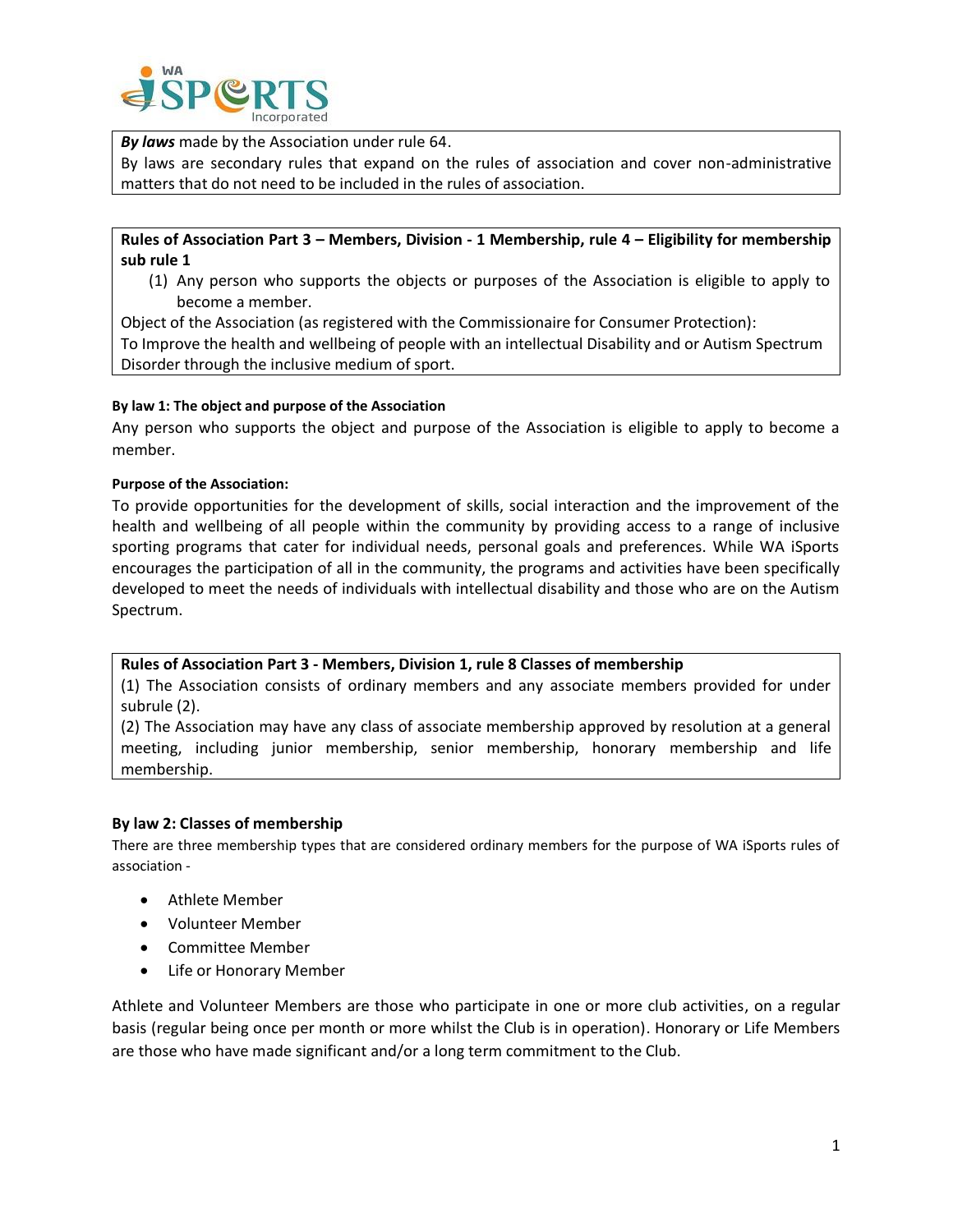

Membership includes:

- Access to all Club sporting programs & activities
- Access the Clubs Clubhouse during scheduled opening hours
- Invitations to attend all social functions
- Access to Club competitions
- Full voting rights at AGMs or Special Meetings for members over the age of 15

WA iSports has three groups of members that are classified as *associate members*:

- Social Member
- Junior Member

Membership for a Social Member includes:

- Invitation to social and community activities
- This type of membership does not include the right to vote at AGM or Special meetings

Membership for a Junior Member:

- Access to all Club sporting programs & activities
- Access the Clubs Clubhouse during scheduled opening hours
- Invitations to attend all social functions
- This type of membership does not include the right to vote at AGM or Special meetings

**Rules of Association Part 3 – Members. Division 1 Membership, rule 5 – Applying for membership**

(1) A person who wants to become a member must apply in writing to the Association.

(2) The application must include a member's nomination of the applicant for membership.

(3) The application must be signed by the applicant and the member nominating the applicant.

## **By law 3: Applying for membership**

- (1) An application in writing includes completion of an electronic or hard copy registration form, this form may be completed by the person who is applying to be a member, or a person who has legal responsibility for that person, such as a parent, Disability Support Organisation or guardian.
- (2) By accepting the application for membership, the Secretary or Membership officer acts as the person who is nominating the applicant for membership.
- (3) An application submitted electronically is accepted as being signed by the applicant, or signed on behalf of the applicant by a person who has legal responsibility for the applicant. By accepting the application for membership, the Secretary or Membership officer is considered to have signed the application.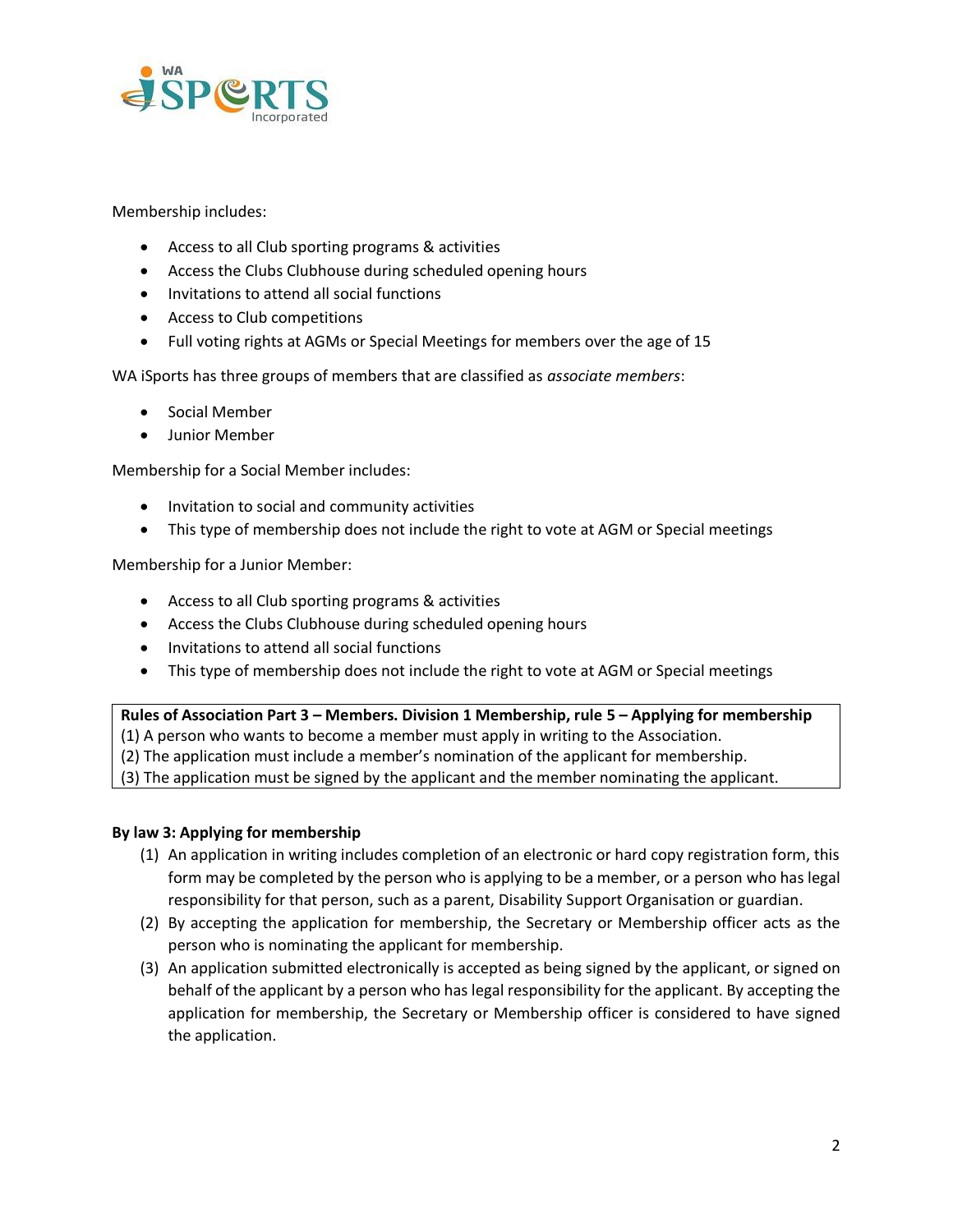

**Rules of Association Part 3 – Members, Division - 1 Membership, rule 6 – Dealing with membership application, sub rules (1) (2) (6)**

- (1) The committee must consider each application for membership of the Association and decide whether to accept or reject the application.
- (2) Subject to sub rule (3), the committee must consider applications in the order in which they are received by the Association.
- (6) The committee must notify the applicant of the committee's decision to accept or reject the application as soon as practicable after making the decision.

## **By law 4: Dealing with membership applications**

- (1) The Secretary or Membership officer may accept an application on behalf of the committee.
- (2) The Secretary or Membership officer must, on behalf of the committee consider applications in the order in which they are received by the Association.
- (6) The applicant may consider the submission of his/her application as acceptance of the application, unless the applicant is advised by the Secretary or Membership officer within 7 days of the submission of the application that the application is to be considered by the Committee and/or the Chair of the Committee, in which case the applicant will be advised of the date at which the Committee will consider the application and the date the applicant will be advised of the outcome of the application.

**Rules of Association Part 3 – Members, Division - 1 Membership, rule 7– Becoming a member (a)** An applicant for membership of the Association becomes a member when — (a) the committee accepts the application;

### **By law 5: Becoming a member**

(a) The Secretary or Membership officer may, on behalf of the Committee, accept an application for membership.

# **Rules of Association Part 5 - Committee, Division 2 – Composition of committee and duties of its members, rule 27 – Committee members, sub-rule (4) (b)**

A person may be a committee member if the person is  $-$ (b) an ordinary member.

### **By law 6: Committee members**

(b) An individual may apply to be a committee member without being a member of the association.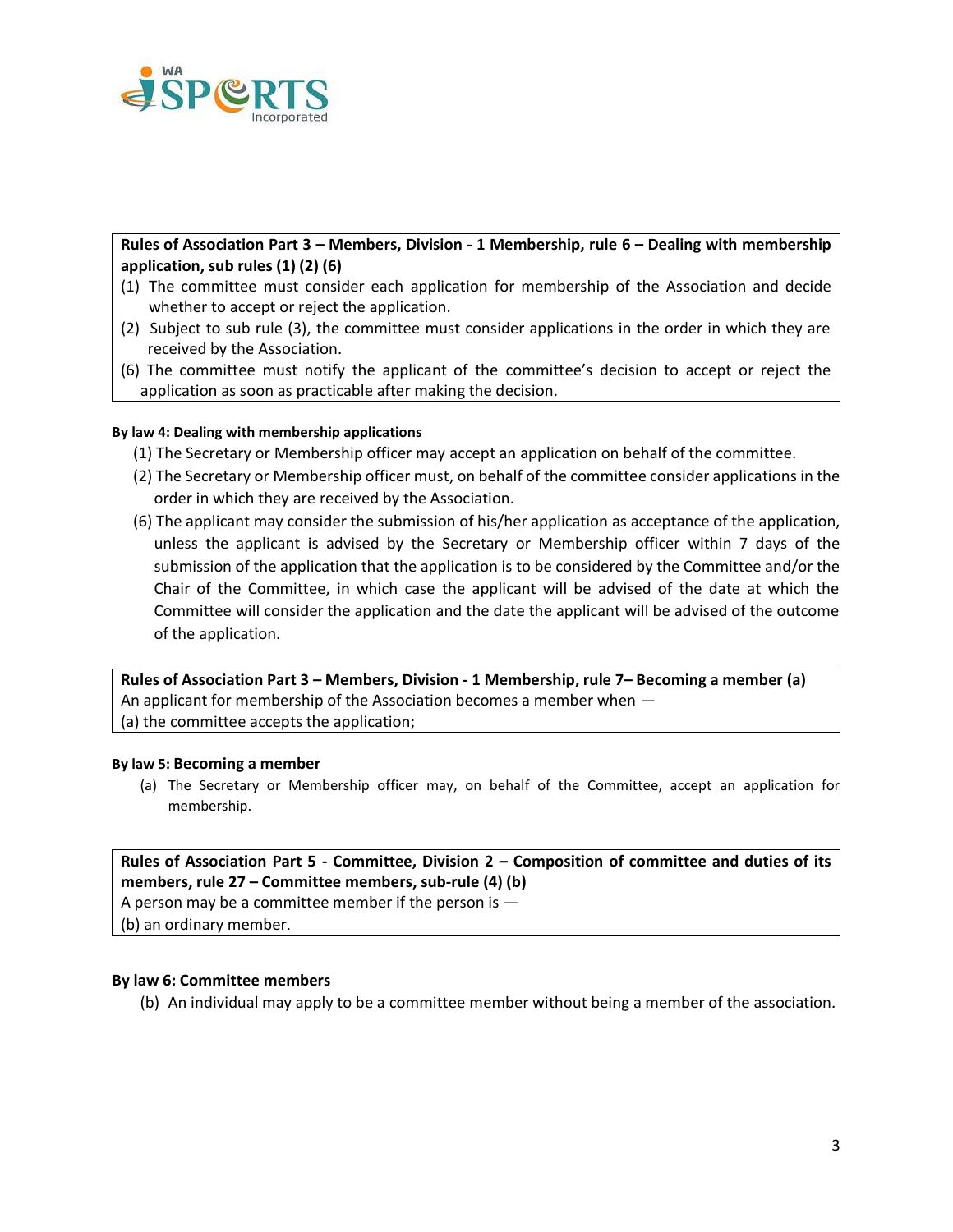

# **Rules of Association Part 5 – Committee, Division – 2 Composition of Committee and duties of members Membership, rule 30 – Treasurer, sub rule (a)**

(a) ensuring that any amounts payable to the Association are collected and issuing receipts for those amounts in the Association's name;

## **By law 7: Treasurer**

(a) Where a person attending an activity does not require a receipt, a receipt does not have to be issued given the funds received can be fully accounted for.

**Rules of Association Part 5 – Committee, Division – 3 Election of committee members and tenure of office, rule 36 - Resignation and removal from office** 

### **By law 8: Resignation and removal from office**

In the circumstance where a committee member is subject of a proposed resolution under Part 5 – Committee, Division – 3 Election of committee members and tenure of office, rule 36 - Resignation and removal from office, subrule  $(3)(a)$  remove a committee member from office, Part 4 – Disciplinary Action, disputes and mediation of the Rules of Association do not come into effect.

**Rules of Association Part 5 – Committee, Division – 4 Committee meetings, rule 47 - Minutes of committee meetings, sub rule (3) (4)**

(3) The minutes of a committee meeting must be entered in the Association's minute book within 30 days after the meeting is held.

(4) The chairperson must ensure that the minutes of a committee meeting are reviewed and signed as correct by —

(a) the chairperson of the meeting; or

(b) the chairperson of the next committee meeting.

### **By law 9: Minutes of committee meetings**

- (3) The minutes may be electronically recorded and stored.
- (4) Reviewing the minutes and returning them to the secretary acts as the signature of the chairperson.

**Rules of Association Part 6 – General Meetings of Association, rule 53 – Proxies** 

#### **By law 10: Proxies**

An ordinary member who is a person with intellectual disability, a person on the Autism Spectrum or a person who has a mental health condition that prevents or impacts on that person's capacity to vote, then a person who has legal responsibility for the person may vote on person's behalf. In